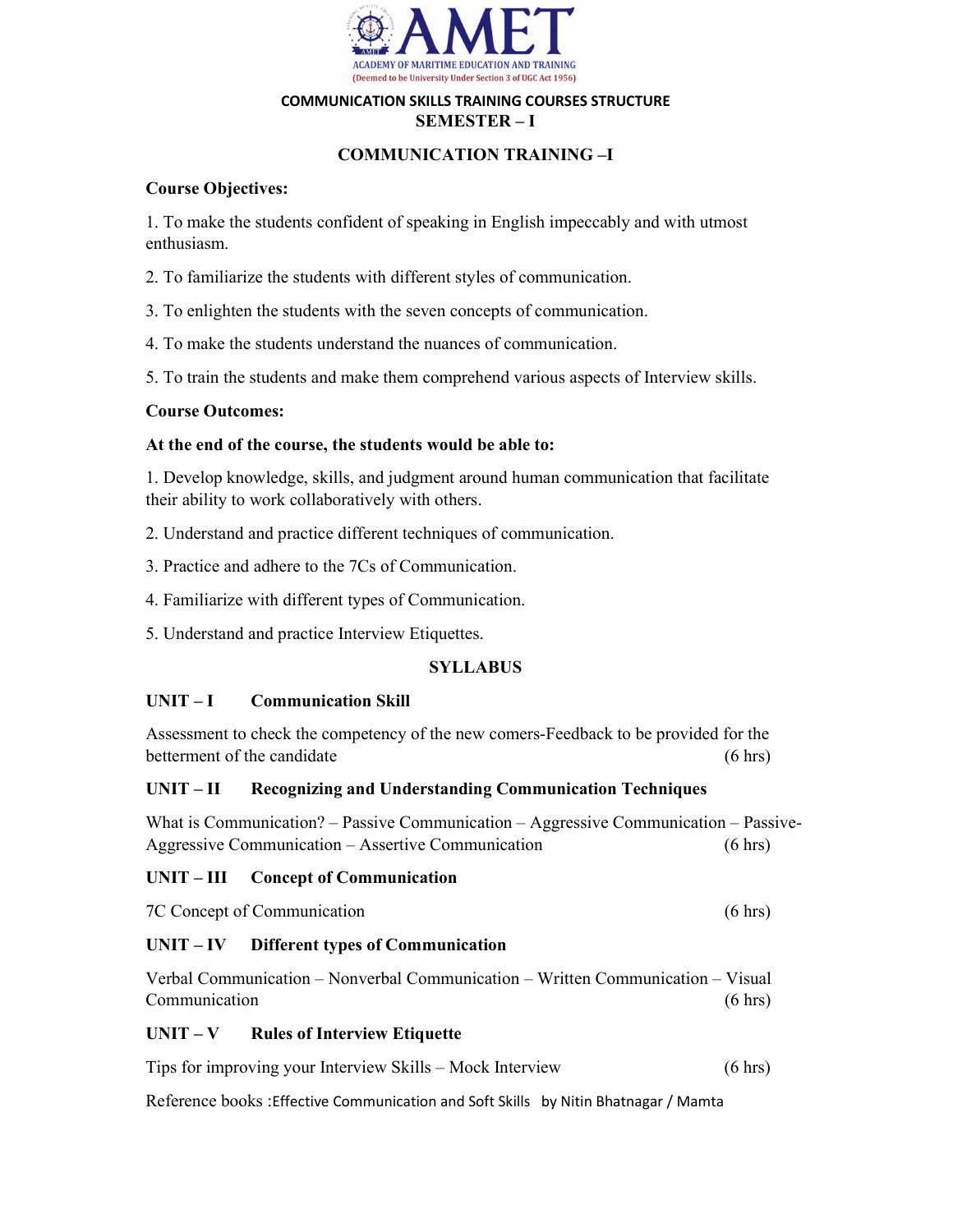

## COMMUNICATION SKILLS TRAINING COURSES STRUCTURE SEMESTER – II

# COMMUNICATION TRAINING –II

# Course Objectives:

- 1. To create awareness among students with respect to various ramifications of communication.
- 2. To familiarize the students with ice breakers of communication.
- 3. To make the students aware of various kinds of barriers of communication.

4. To kindle the minds of students and encourage them to become extroverts with improved confidence.

5. To encourage the students to develop and inculcate optimism and to gain self-confidence.

# Course Outcomes:

# At the end of the course, the students would be able to:

- 1. Practice different types of Communication.
- 2. Involve in conversations without fear, shy and apprehension.
- 3. Successfully confront the different barriers of communication.
- 4. Socialize with ease and comfort.
- 5. Become more self-confident and develop strong determination.

# UNIT - I Types of Communication

Types of Communication - Verbal Communication - Importance of verbal communication - Advantages of verbal communication - Significance of Non-verbal Communication (6 hrs)

# UNIT – II Conversation Starters

| Repetition rehearsals provided-JAM      |                                               | $(6 \text{ hrs})$ |
|-----------------------------------------|-----------------------------------------------|-------------------|
|                                         | UNIT – III Barriers of Communication          |                   |
|                                         | How to overcome the barriers of Communication | $(6 \text{ hrs})$ |
|                                         | $UNIT - IV$ How to become an Extrovert        |                   |
| How to enhance Confidence.              |                                               | $(6 \text{ hrs})$ |
| $UNIT - V$                              | Ways to build your Self-Confidence            |                   |
| Different ways to build self-confidence |                                               | $(6 \text{ hrs})$ |
| Reference books:                        |                                               |                   |

Communication Skills by Sanjay Kumar

# SEMESTER – III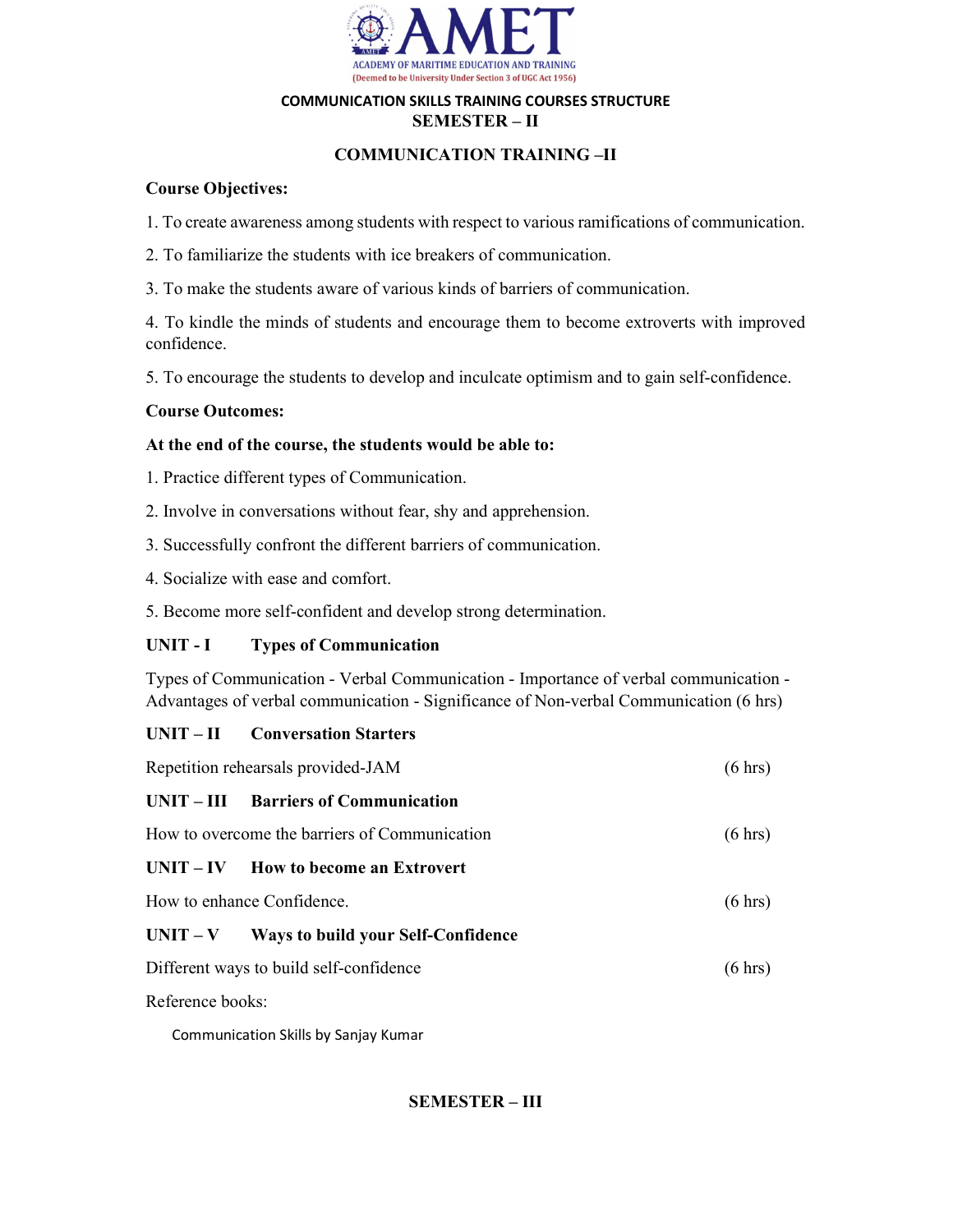

## COMMUNICATION SKILLS TRAINING COURSES STRUCTURE COMMUNICATION TRAINING –III

# Course Objectives:

1. To enhance practical learning to speak by way of communication starters.

- 2. To train the students to handle setbacks with ease through improved confidence levels.
- 3. To give the students a greater voice in decisions about study-related matters.
- 4. To train the students to differentiate themselves in the job-market.

5. To encourage the students to cultivate the capacity to accept challenges and manage the impact of adversity.

## Course Outcomes:

## At the end of the course, the students would be able to:

1. Deal with practical situations and communicate accordingly.

- 2. Deliver and address any gathering with unflinching confidence.
- 3. Gain the authority and agency to make decisions on their own and implement their changes.
- 4. Prove their presence and identity for employability as well as entrepreneurship.
- 5. Develop the strength required to process and overcome hardships.

# **SYLLABUS**

## UNIT – I Communication Starters

Role Plays provided (6 hrs) (6 hrs)

## UNIT – II Gain Confidence when speaking

What is Confidence? - How to enhance confidence? - Steps to augment confidence when speaking  $(6 \text{ hrs})$ 

## UNIT – III Feel empowered to present

What is Empowerment? - Sevenimportant tips to feel empowered to present yourself with confidence  $(6 \text{ hrs})$ 

## UNIT – IV Personal Branding

Promote yourself - What are Brands? - What is Personal Branding? - Eight helpful steps to achieve success through Personal Branding (6 hrs)

## $UNIT - V$

CHAPTER-5 Build Resilience 5(hrs)

Ways to build Resilience

## Reference books: Communication Miracles by Jonathan Robinson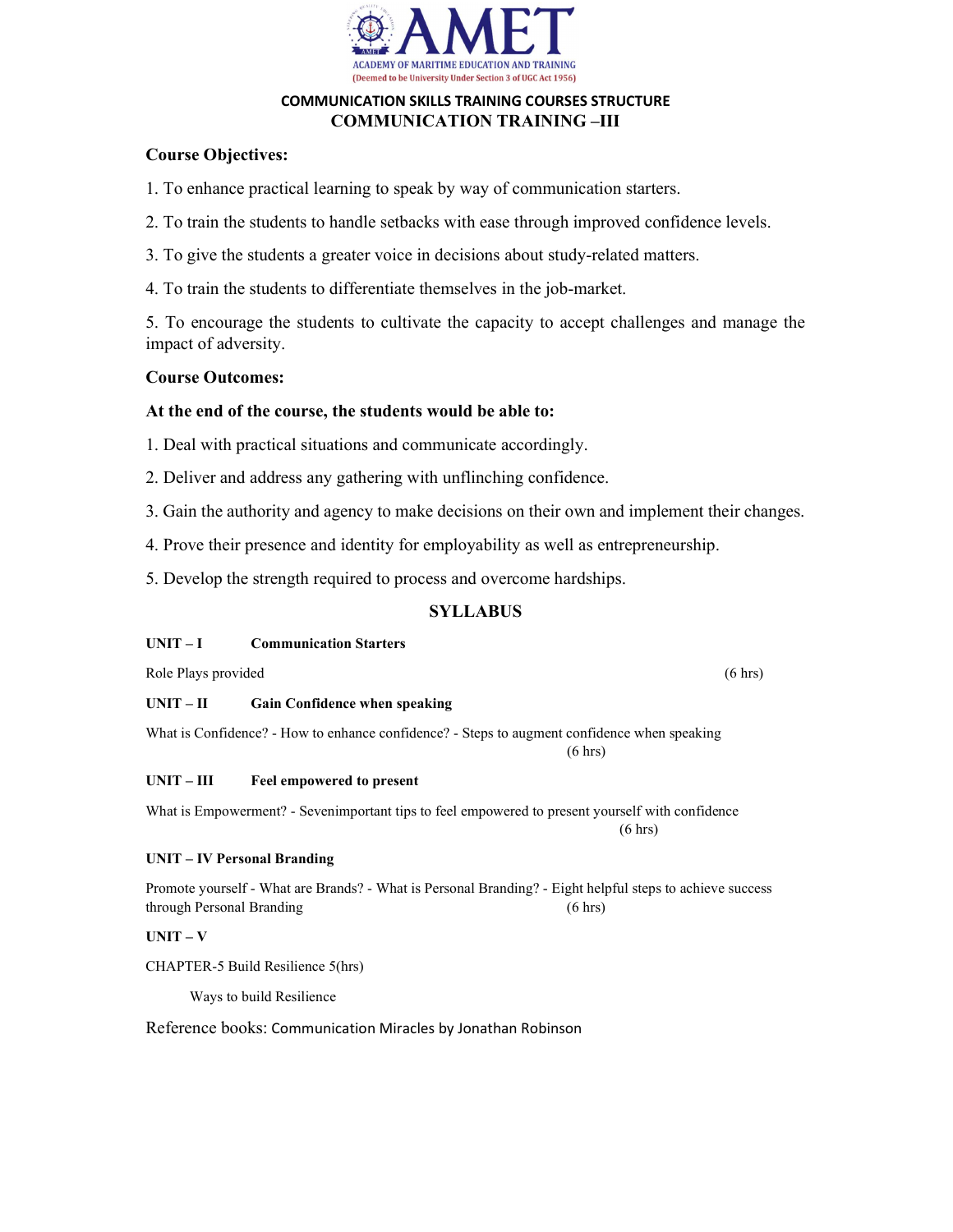

## COMMUNICATION SKILLS TRAINING COURSES STRUCTURE SEMESTER – IV

## COMMUNICATION TRAINING –IV

#### Course Objectives:

1. To guide the students to build stronger relationships and succeed in both professional as well as personal life.

2. To train the students with various soft skills to help them become successful professionals.

3. To make the students acquire the skills and knowledge to enable them communicate more confidently and effectively using assertive behavior techniques.

4. To help the students develop individual responsibility for the work performed and answering to both peers and superiors.

5. To guide the students build and fortify social connections and encourage them to regulate their emotions.

#### Course Outcomes:

#### At the end of the course, the students would be able to:

1. Manage their emotions in a more effective manner, maximizing their productivity.

2. Create a positive and functional work environment.

3. Feel free to express their feelings, thoughts, and desires emphatically.

 $(6 \text{ hrs})$ 

4. Control their actions in their personal and business life.

5. Develop consideration and compassion towards fellow beings.

#### UNIT – I Importance of Emotional Intelligence

Overview of Emotional Intelligence - Elements of Emotional Intelligence - Process of Emotional Intelligence

#### UNIT – II Soft Skills at Workplace

Important Soft Skills for Workplace Success - Top Soft Skills Employers Want - How to Let Employers Know the Skills You Have (6 hrs)

### UNIT - III Assertiveness

What Is Assertiveness? - The Benefits of Being Assertive - How to Become More Assertive - Use Assertive Communication Technique (6 hrs)

#### UNIT - IV Accountability

What is accountability in the workplace? - Without accountability at work, what happens? - How do you promote accountability in the workplace? - Use the 5Cs framework to build accountability.

#### $(6 \text{ hrs})$

#### $UNIT - V$  Empathy

How Is Empathy Developed? - Five Stages and five Factors - Why Work on Your Empathy Skills? - Eight Strategies to Develop Empathy (6 hrs)

Reference books :

Personality Development and Soft Skills by Barun Mitra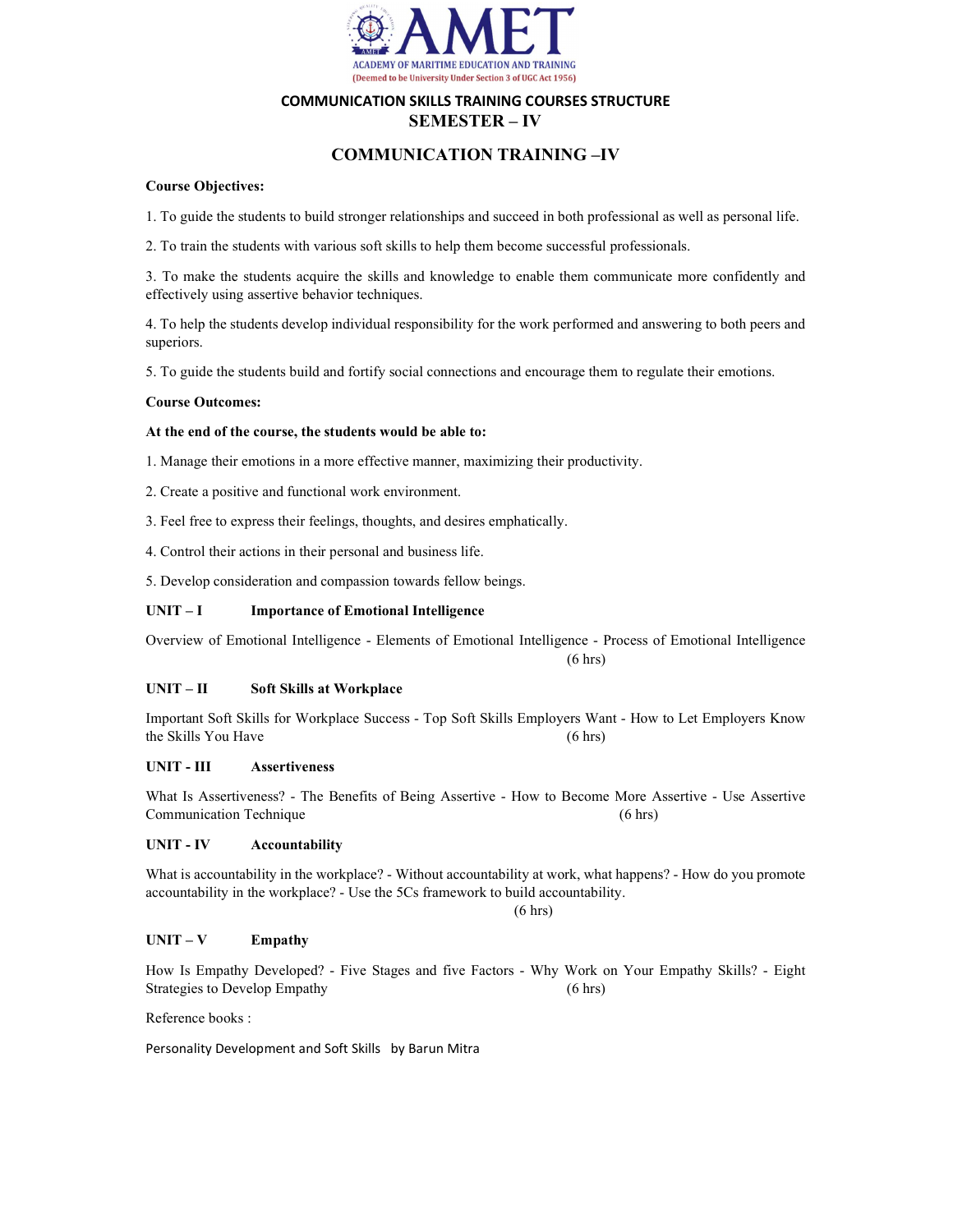

## COMMUNICATION SKILLS TRAINING COURSES STRUCTURE SEMESTER –V

### COMMUNICATION TRAINING –V

#### Course Objectives:

- 1. To train the students to evaluate the given information, this involves estimating its correctness and judging its relevance to a given situation.
- 2. To support the students to deliver their presentations that create maximum impact in the job market.

3. To guide the students to solve a problem by applying appropriate problem-solving techniques.

4. To enlighten the students on how to manage situations of conflict in a calm and composed manner.

5. To empower the students with the knowledge to access a solution for a given conflict that is suitable for every stakeholder involved.

#### Course Outcomes:

#### At the end of the course, the students would be able to:

- 1. Exhibit various aspects of communication by way of active listening.
- 2. Learn to communicate and give presentation at a gathering, a broadly applicable professional skill.
- 3. Become cognitively equipped to handle any problem they are confronted with.
- 4. Find creative solutions to any kind of relationship issues.
- 5. Collaborate better with colleagues, building stronger professional and personal relationships.

#### SYLLABUS

#### UNIT – I Listening Skills (IELTS) (6 hrs)

Practicing on various question types such as multiple choice, matching, plan/ map/ diagram labelling, form completion, short-answer questions. Listening and note-taking- Listening to telephonic conversations - Listening to modules of different levels, Intermediate and Advanced - Fill up the blanks - listening activity.

#### UNIT – II Presentation Skills (6 hrs)

Types of presentation – Practice –Transfer your nervous energy to enthusiasm – Meet and greet – Use visualization – potency of Presentation

#### UNIT – III Problem Solving Skills (6 hrs)

What is problem solving? - Introduction to Problem Solving - Steps in Problem Solving - How to improve problem solving (6 hrs)

#### UNIT – IV Conflict Management Skills

What is Conflict Management? - What Are Conflict Management Skills? - Why Employers Value Conflict Management Skills? - Types of Conflict Management Skills (6 hrs)

#### UNIT – V Conflict Resolution Skills

What is Conflict Resolution? - The fundamentals of conflict resolution - Tips for managing and resolving conflict - Core skills and characteristics of Conflict Resolution (6 hrs)

Reference books:

The Ace of Soft Skills: Attitude, Communication and Etiquette for Success by Gopalaswamy Ramesh